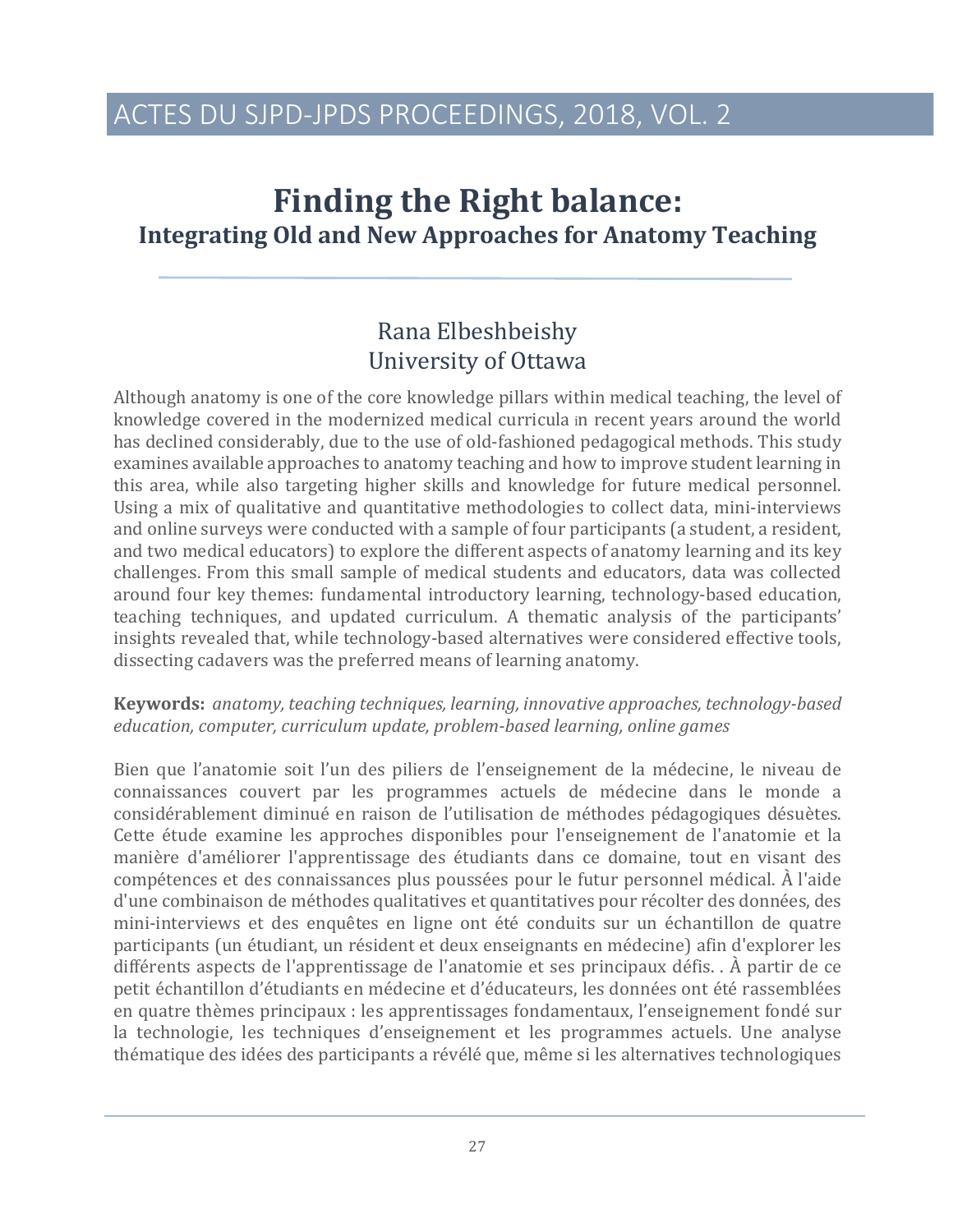étaient considérées comme des outils efficaces d'enseignement, la dissection de cadavres était le moyen privilégié d'apprentissage de l'anatomie.

**Mots-clés** : *anatomie, méthode d'enseignement, approches innovantes d'apprentissage,* technologie de l'éducation,ordinateur, mise à jour curriculaire, apprentissage par problème, *jeux en ligne*

Based on my personal experience of teaching anatomy for 25 years to both undergraduate students and post-graduates in health-related professions (e.g., medical students and residents), it was clear that anatomy-teaching needed to be better integrated within the evolution of the modernized medical curriculum around the world (Bhangu, Boutefnouchet, Yong, Abrahams, & Joplin, 2010). The progressive development in medical knowledge over the last three decades, the continuous update of curricula to be clinically relevant (Johnson, Charchanti, & Troupis, 2012), as well as various technological advancements (Peterson & Mlynarczyk, 2016), have required that medical educators adapt to rapid changes. Given the misconception that anatomy is too detailed and lacks clinical relevance, anatomy curricula and teaching methods have gone through many changes to ensure that students have the skills and knowledge required for their medical careers (Bhangu et al., 2010; Johnson et al., 2012).

Although anatomy is mandatory for all medical specialties, the teaching of anatomy has struggled to cope with this progression. Indeed, anatomy still tends to be taught using conventional pedagogic methods, such as didactic lectures, textbooks and twodimensional (2D) pictures. These traditional methods are typically paired with cadaveric dissection laboratories, which require maintenance as well as prolonged, intensive student work. For a variety of reasons, this approach came to be seen as old-fashioned and no longer appropriate (Johnson et al., 2012). For example, the increased cost of maintaining the dissection room, with a simultaneously diminishing number of cadavers, presented additional challenges (Johnson et al., 2012). Further, the decreasing number of anatomy staff who are qualified for teaching became a more prominent issue as well (Patel & Moxham, 2006). While I consider anatomy to be a vast and exciting branch of medicine, these reasons, as well as others explored in this paper, favor the decline of anatomy in the medical curriculum, subsequently crippling students' educational experience. Thus, over the past few decades, teaching hours dedicated to anatomy have generally been reduced, human dissection diminished, and the level of anatomical knowledge expected decreased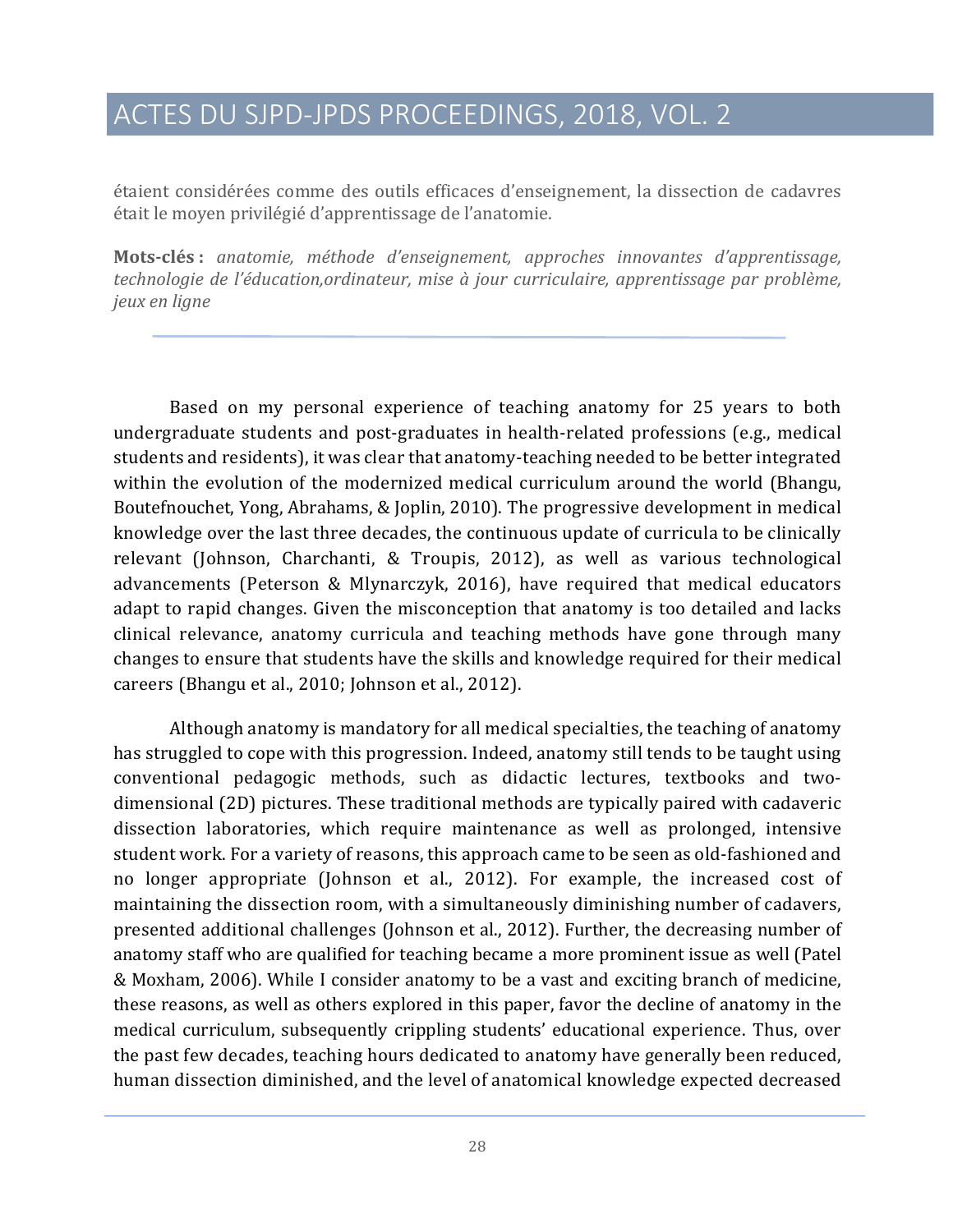in the modernized medical curriculum, as the whole body was studied in only three or four semesters (Johnson et al., 2012). Consequently, there has been a recurrent need to devise a different clinically oriented and integrated anatomy curriculum that focuses on clinically related topics to be taught efficiently (Patel & Moxham, 2006).

Being a graduate of the Faculty of Medicine, at Ain Shams University in Egypt, which is one of the largest schools of medicine that follows a traditional system of teaching, most of my education in the twentieth century was based on professors' lectures, studying detailed textbooks and dissecting cadavers to gain practical experience. In my experience, there was not enough diversity in the teaching tools employed. Thus, students struggled to memorize detailed information, were unmotivated, and gained only a minimal understanding of the practical relevance of anatomy (Patel & Moxham, 2006). This experience was not confined only to anatomy; this was characteristic of the overall educational system where some professors might simply read their slides and students had little opportunity for interactive learning (Johnson et al., 2012).

Through my work experience, as well as through medical education literature, I found that the struggle to engage students in anatomy learning was becoming increasingly difficult, resulting in basic core knowledge gaps among students (Johnson et al., 2012; Patel & Moxham, 2006; Turney, 2007). Students in the same cohort were not learning at the same pace. Although many students were eager to learn, the amount of information, the use of traditional teaching techniques, and standardized evaluations based mostly on memorization, were major obstacles. Although much of my own learning was deeply influenced by old-fashioned pedagogical techniques, I challenged myself to motivate and engage students in a transformative introspective learning process, also known as perspective learning, which includes psychological, behavioural and convictional aspects (Kaufman, & Mann, 2010). For instance, to alleviate the anxiety of summative assessments, I provided frequent formative assessments, along with opportunities for my students to connect the theoretical portions of the curriculum to more practical elements. Not only did it seem clear to me that they enjoyed this approach, but I also observed an increase in the quality of the students' learning outcomes from formal assessments.

The aim of the present work is to explore different methods of teaching and learning anatomy, in order to identify preferred means of learning anatomy. I also investigate through this study whether alternative technology-based tools are appropriate to replace (or could at least be complimentary) to cadaveric dissection. In order to address my research objectives, I first conduct a literature review to provide an overview of recent anatomy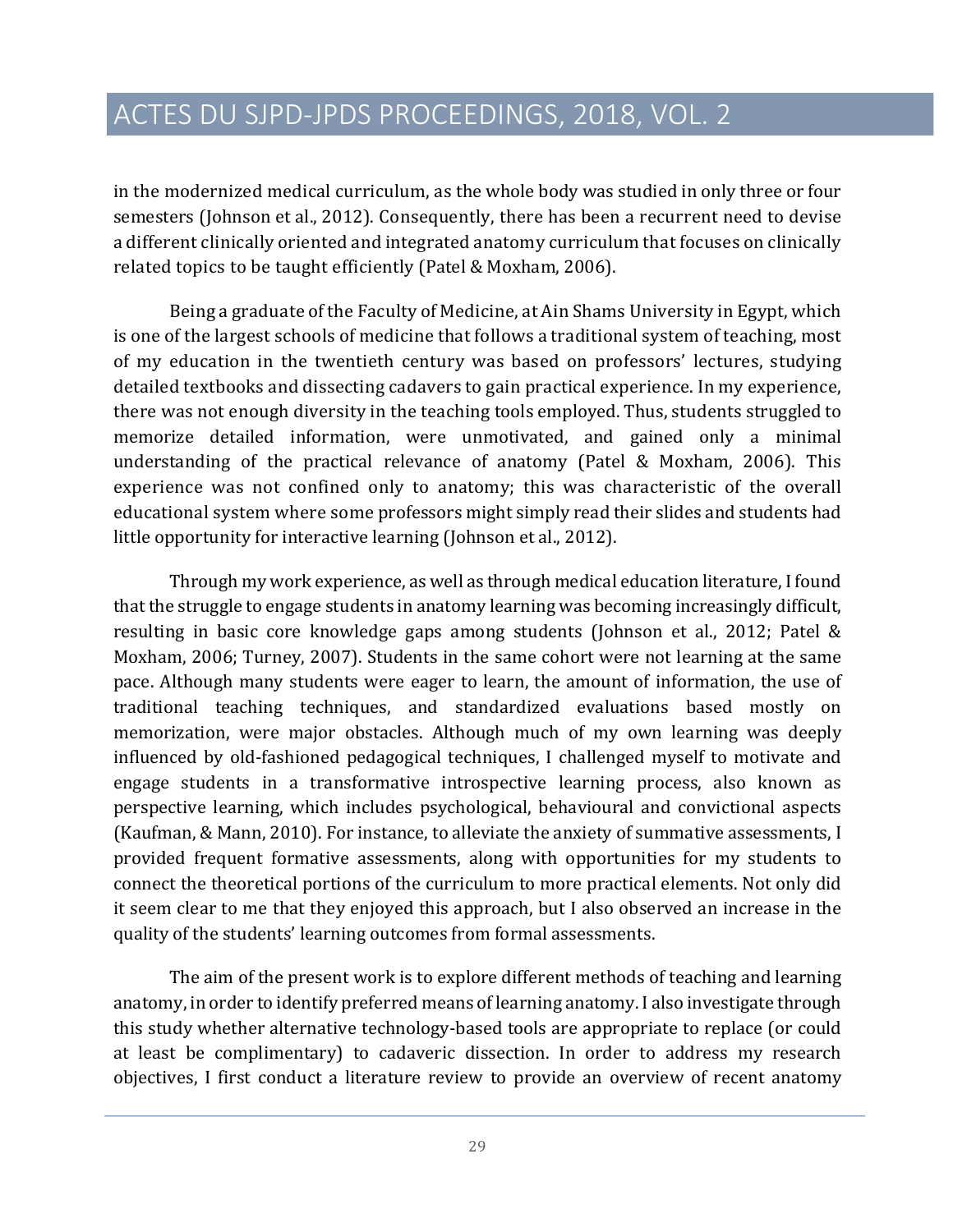teaching and learning advancements in medical schools. I then report the results of a study using both interview and survey methods to examine the learning preferences of members in the Faculty of Medicine at the University of Ottawa. Finally, I discuss the implications of the present study's findings in light of my own professional experience in medical education.

### **Literature Review**

Medical schools around the world have faced a steady decline in students' interest in anatomy (Bhangu et al., 2010). The authors conducted a three-year cohort study using a questionnaire answered by medical students to highlight this decline in student interest. Although the study's response rate had massively decreased after three years, the vast majority of participants agreed that clinical anatomy (i.e., the practical application of anatomical knowledge to clinical problem solving) helped them significantly with their clinical practice and placements. However, it also demonstrated that students felt a lack of knowledge in anatomy and would prefer more participation in surgeries. This study was important because it raised awareness on students' opinion around the suggested decrease of anatomy teaching hours.

Conversely, Patel and Moxham (2006) conducted a study to compare the attitudes of anatomists towards the medical curricular change within Continental Europe, including the introduction of new modern techniques and decreased students' exposure to cadaveric dissection for anatomy learning. Modernists were in support of curricular changes, while traditionalists refuted the hypothesis that cadaveric dissection and macroscopic anatomy were not crucial or preferred anymore. Over 100 anatomists responded to a matrix questionnaire, which entailed those qualified professionals to associate course objectives to appropriate teaching methods, to determine their preferred teaching method; the results were very surprising. Cadaveric dissection and prosection were significantly preferred, with 98% of professionals arguing the importance of gross anatomy (i.e., topographical, regional or systemic anatomy) in clinical medicine (Patel & Moxham, 2006). This study was important as it analyzed anatomy professionals' point of view, unlike others discussing students' and curricular committee's opinion.

Due to various challenges facing both anatomy educators and students, such as extensive time-consuming cadaveric preparation and limited resources, it is crucial to find the most effective and efficient alternative method for practical laboratory for human anatomy. To investigate this issue, Carlyle (2005) explored the effectiveness of three different learning techniques or methods: computer learning, combined computer/cadaver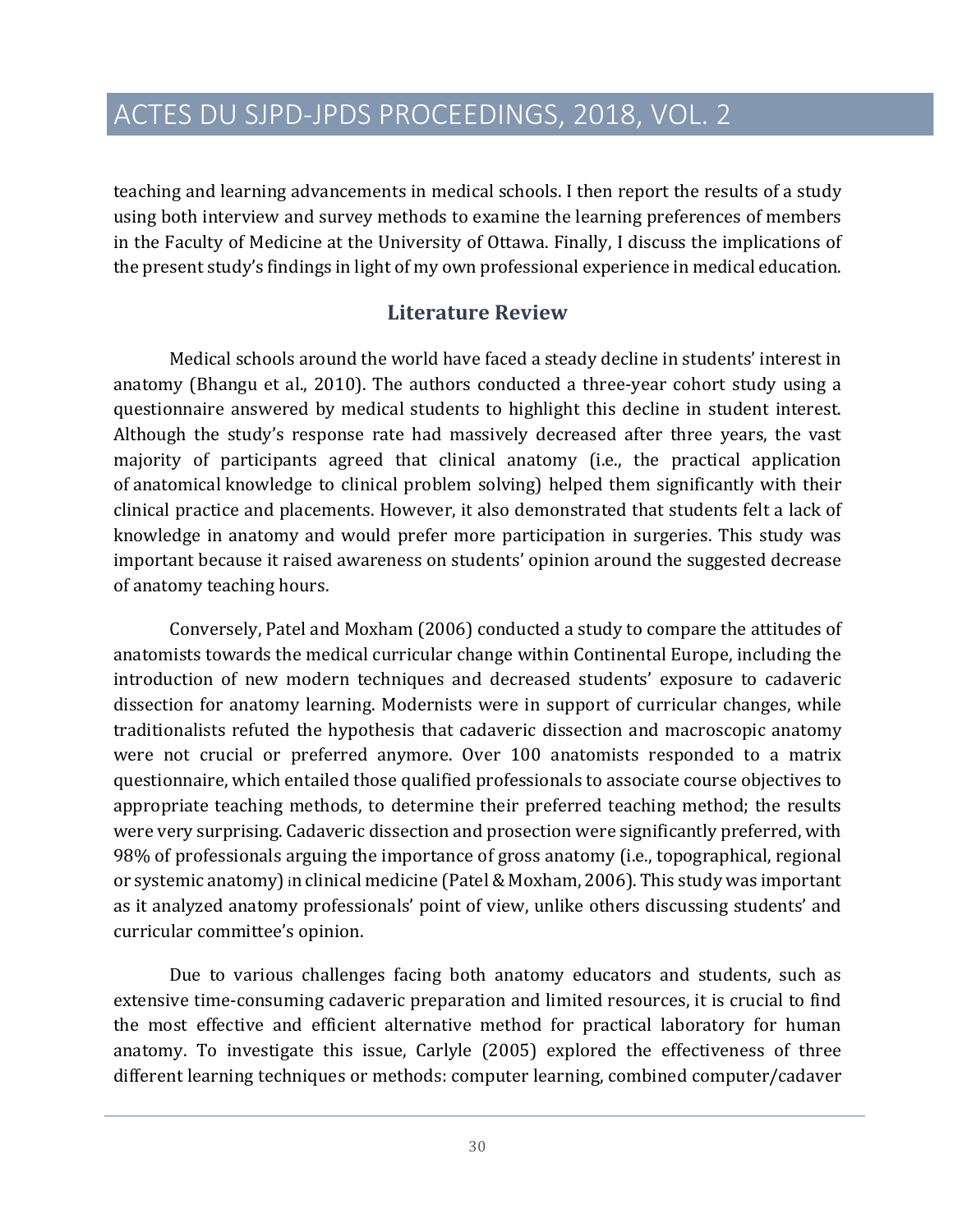learning, and cadaver learning methods. Based on a survey, Carlyle (2005) found no significant difference between the three techniques, however, the students preferred the cadaver. This work enlightened the reader on different anatomy teaching cultures and advantages; however, additional research is also important to compare the cost of acquiring a sufficient number of computers to replace cadavers.

Peterson and Mlynarczyk (2016) performed a study to identify the most beneficial type of teaching method: using traditional learning tools (e.g., lectures and cadaveric dissection), or using a combination of dissection with three-dimensional (3D) digital teaching technologies. From this experiment, the researchers found that assessments of the material utilizing the 3D augmented tools were better. There was a significant increase in correct answers for questions covering topics taught using the augmented modality. Critically, however, this perception of enhancement to their medical education was not recognized by those students who ranked the traditional learning tools as superior to the augmented one. Nonetheless, Peterson and Mlynarczyk's (2016) research still showed that 3D augmented tools helped knowledge retention, which meant it increased their medical abilities. Given the promising benefits, but mixed student preferences, this study pointed out digital technology was supplementary to traditional learning rather than a replacement. Some limitations to this study included the variability in choosing students, which ranged from undergraduate to doctoral student, as well as a lack of information about students' spatial abilities, which impeded a full assessment of the benefits of 3D modalities.

Johnson et al. (2012) argued that the progressive increase in expectations regarding the level of students' medical knowledge, together with decreased teaching hours, challenged medical educators to revise and modernize the anatomy curriculum. Researchers have tried to modify anatomical teaching in undergraduate medical education by promoting active learning, introducing clinical correlation, radiologic anatomy lectures, problem-based and team-based learning and providing time to work through clinical problems (Johnson et al., 2012). According to Johnson et al. (2012), today's technological teaching tools are very beneficial, but instructors still have a role to play in all laboratories. Traditional methods, such as lectures, were not omitted, but were taught by clinical faculty members and used as a base for all new teaching methods that were implemented to give a multi-dimensional approach to anatomy classes. Students' scores and performance progressively improved with the development of new skills, such as team collaboration, professionalism and leadership (Johnson et al., 2012). This study discussed the efficiency of implementing modern techniques into lectures and dissection in a multimodal curriculum.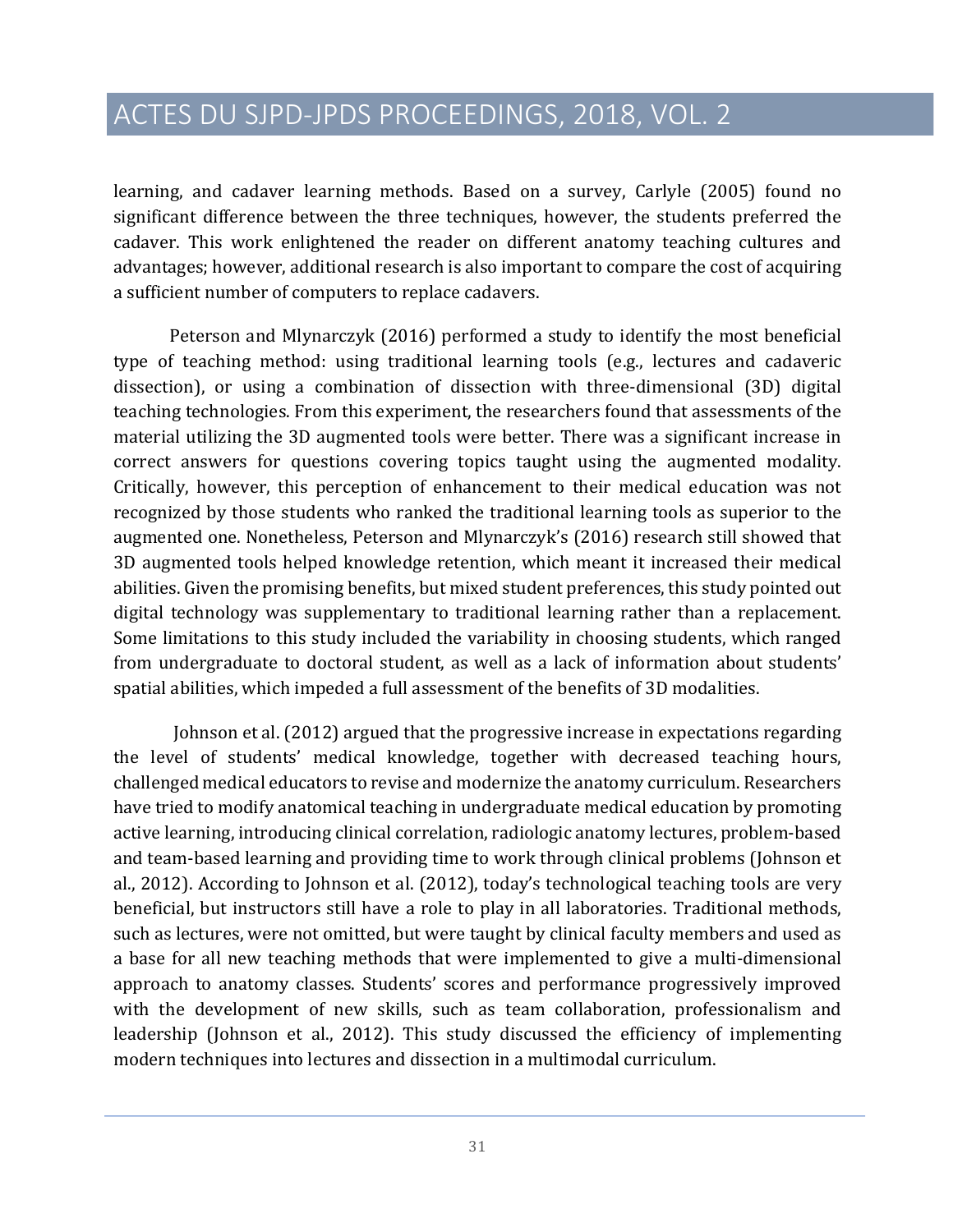An innovative active way to approach anatomical education was presented by Hoffman, Murray, Curlee, and Fritchle (2001), which implemented virtual reality-based anatomy resources. This program, created at the university of California, San Diego was called anatomic VisualizeR, and provided virtual dissection through 3D models, that allowed students to interact directly with anatomical structures. It was a learner-centered program that encouraged creativity and discovery through active learning. The 3D models were constructed by various sources and modified to enhance the user's experience (Hoffman et al., 2001). Introducing such alternative techniques in the dissecting room would result in decreased number of cadavers, alleviate negative emotional reactions by students, and reduce the off-putting smell.

Terrell (2006) illustrated that anatomy instruction had evolved from lecturing to student-centered learning as Universities' missions tended to make students less dependent on their instructors, thus enhance students' information processing. Terrell's (2006) study identified four major learning theories that education at the time revolved around: behavioural theories, information-processing theories, meta-cognitive theory, and socialconstructivist theory. The behavioural and information-processing theories were aimed at learner's acquiring facts, skills and concepts with the help of the instructor. The former theory's learning strategies were superficial, consisting of memorization and practice, whereas in the latter theory depended more on the learner's prior knowledge activation combined with content-organizing strategies. The goal of the meta-cognitive theory was to enhance students' content and cognitive knowledge. Its learning strategies included planning, reflecting, self-testing and goal setting. The social-constructivist theory aimed to engage students' in deeper learning, as learners built new knowledge in a social context facilitated by the instructor (Terrell, 2006). This study signified a marked shift in medical education strategies, many of such changes I witnesses first-hand throughout the span of my teaching experience.

Following these earlier pedagogical shifts, Thomas, Kern, Hughes and Chen (2015) more recently presented six steps which can be used to improve curriculum development in medical education. Step 1 identified the need for curricular update due to the development of knowledge in medical and technological fields. In Step 2, the developers adapted curriculum to be more learner-centered and in Step 3, they set out new curricular objectives. Step 4 indicated that after the determination of the curriculum content, multiple educational methods (e.g., lectures, discussion, team-based learning etc.,) must come into place, depending on the specific objectives desired. With today's technology, education has changed and so has the curriculum in medical education, leaning towards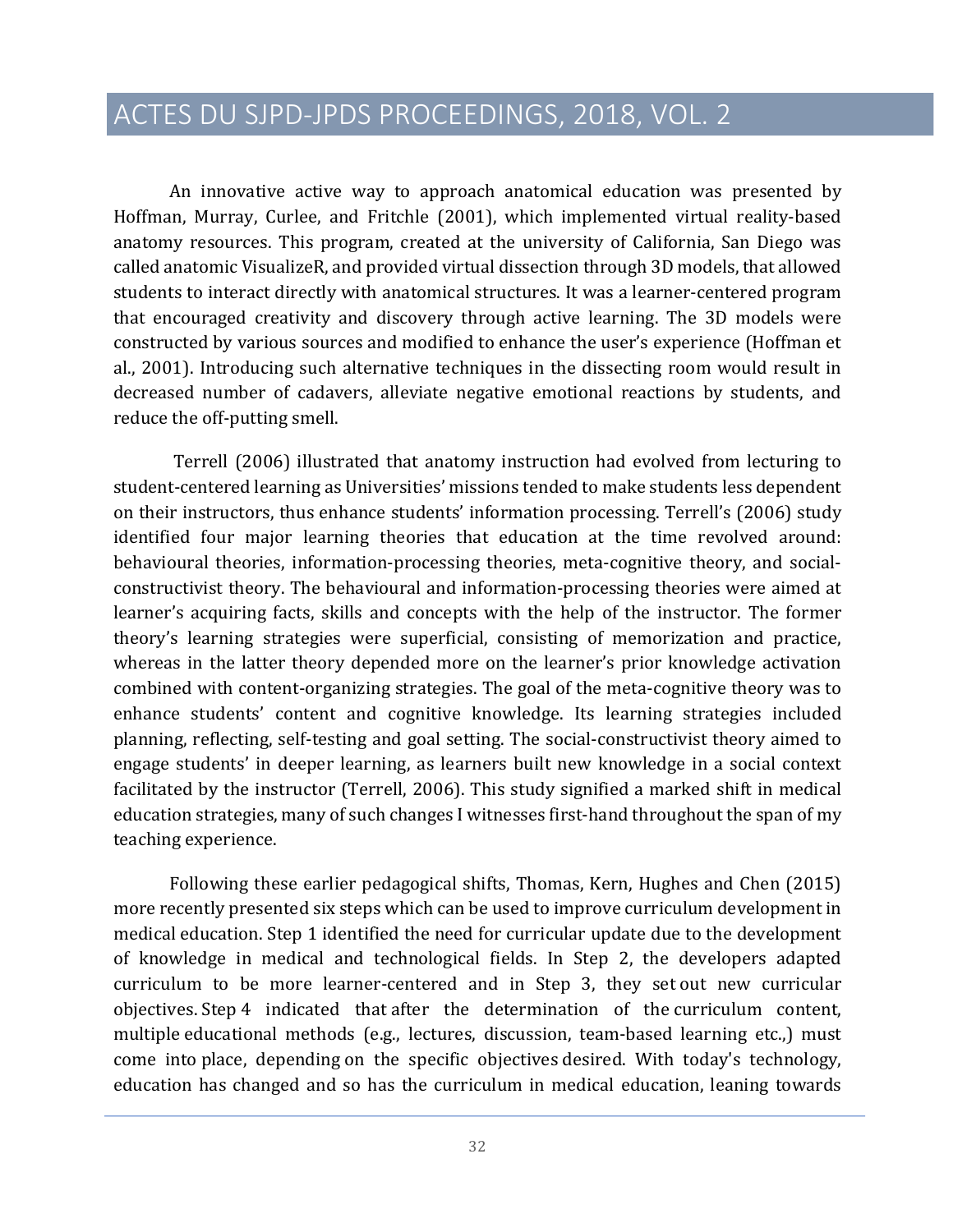learner-centeredness and creativity. In Step 5, developers (Thomas et al., 2015) tried to implement these strategies within medical education. Finally, in Step 6, they evaluated the balance between the needs of the learners and the methodological rigor. Thomas and colleagues' (2015) book sheds light on educational strategies and their influence on curriculum development. It would be crucial to know if implementing technology results in accomplishing educational objectives.

Recently, Bridges, Green, Botelho and Tsang (2015) introduced new educational methodologies to problem-based learning (PBL). PBL is about engaging small groups of students in exploring clinical cases, whether theoretical or real, to solve inquiries in a process of active, collaborative learning. These new techniques, such as utilizing interactive white boards, as well as online and digital resources, reinforced students' individual and collective knowledge. Not only could students share documents and tools, and had the ability to manipulate digital objects, but these new techniques also supported learning through inquiry within a realistic problem cycle (Bridges et al., 2015). This study had a significative impact on the medical education field's understanding of PBL, as it discussed the role of new techniques and technologies to increase cognitive systematized knowledge and took evidence-based approach to the medical curriculum through interactive discussions.

Nilsen  $(2015)$  claimed that the human body was the most complex structure ever studied. At the time of Nilsen's study, while multiple teaching techniques were used (including text books, lectures and human dissections), most of these techniques had proven to be ineffective as they failed to engage students. Thus, Nilsen's (2015) dissertation illustrated how games engaged students and how they complemented the traditional anatomy teaching techniques. Games offered students the ability to practice any time and as many times as they wanted. The premise of this dissertation suggests an educational framework where configurable games and learning activities can be used to complement students' other means to learn anatomy. Nilsen (2015) developed a system aimed to cover most anatomy curriculum, which made it a reliable anatomy encyclopedia that teachers could rely on.

It is clear from the present literature review that finding methods to engage students in anatomy is challenging and that many researchers have sought to examine the most effective ways to engage students. Many of these methods include student collaboration and the use of technology, which of course require new teaching approaches for instructors.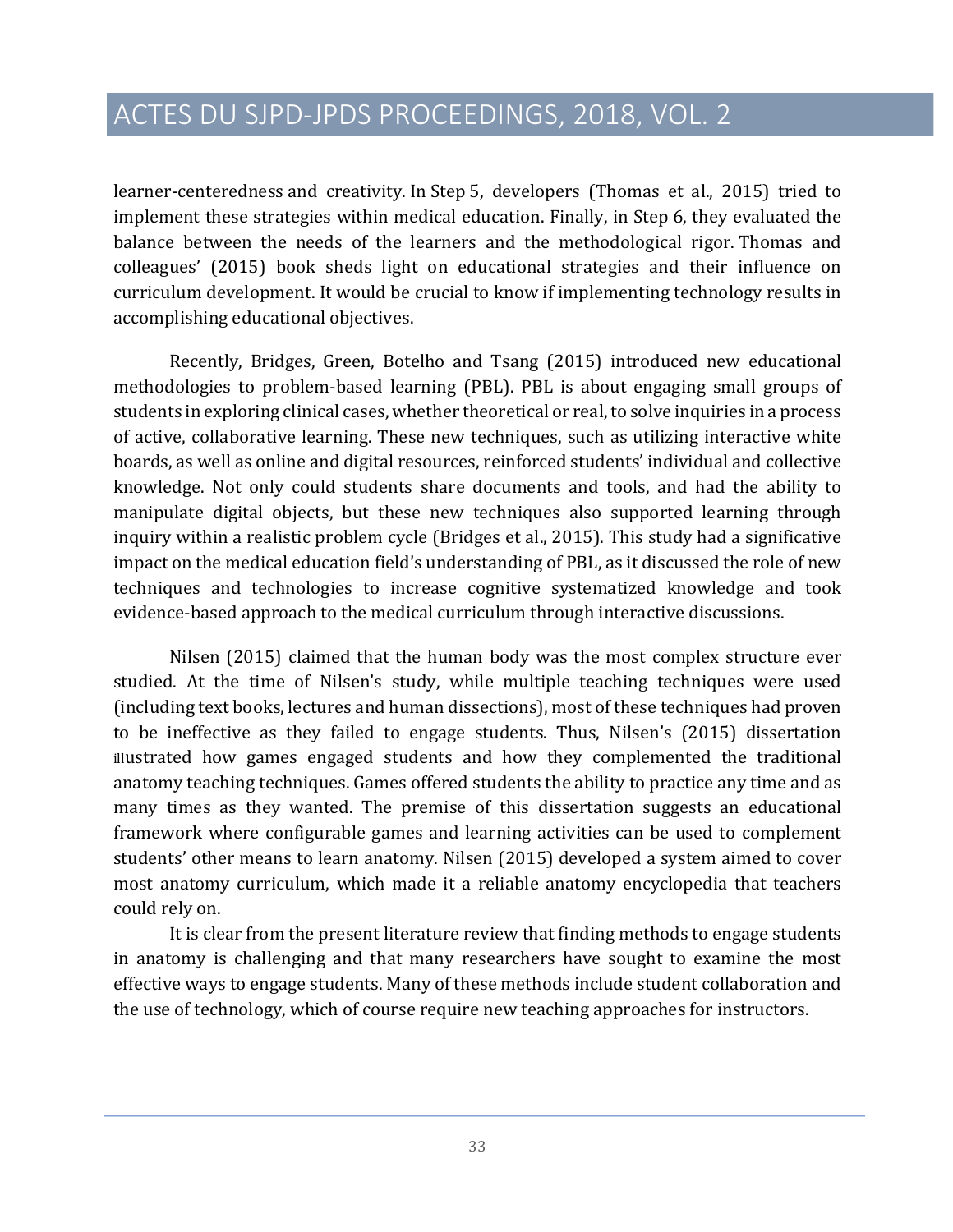### **Study Framework**

In the following sections, I employ different study techniques in order to identify the current and most preferred methods for anatomy teaching and learning. Drawing from the literature review and my teaching experience, several questions initially emerged, including: Is it more effective for anatomy learning to be spread throughout the years of medical education, or to condense it in the first few semesters? Can student preferences around frequency and type assessments (formative or summative) impact the achievement of learning outcomes? What is the relative cost of implementing more technology-based educational aids, such as a sufficient number of computers to replace cadavers? Should we consider shifting to computer-based learning due to a modernist question of ethics regarding dissecting cadavers? How might computer-based programs (e.g., online games and courses) help students to master anatomical structures or help students with different levels of spatial abilities? How best can teaching entities (e.g., universities) conduct continuous reviews and sufficiently update their anatomy curriculum?

Given the scope of the present study, not all questions could be answered and, thus, four main themes of questions were identified in order to focus the study and guide the analysis. These themes include: (1) introductory fundamental learning, (2) technologybased education,  $(3)$  teaching technique, and  $(4)$  curriculum update suggestions.

From an exploratory perspective, I identified the following questions to be addressed through this primarily qualitative study. For the introductory fundamental learning theme, I focused on: What is considered the best method(s) of studying anatomy? Which method(s) help students to understand anatomy concepts the most: 2D, 3D, dissecting real cadavers, or prosected cadavers? In terms of technology integration, it was important to identify from participants: Could computer programs replace anatomy lab instruction or enhance the learning experience enough to become the primary method of teaching? Regarding the teaching technique theme, questions were framed around student and teacher preferences, including: Is there a preference between teaching techniques, such as lectures or PBL or peer teaching; cadavers or models? Finally, in terms of pedagogical updates to match the continuous development of medical and technological knowledge, one main question was considered: What techniques are necessary to improve student engagement and the overall learning experience?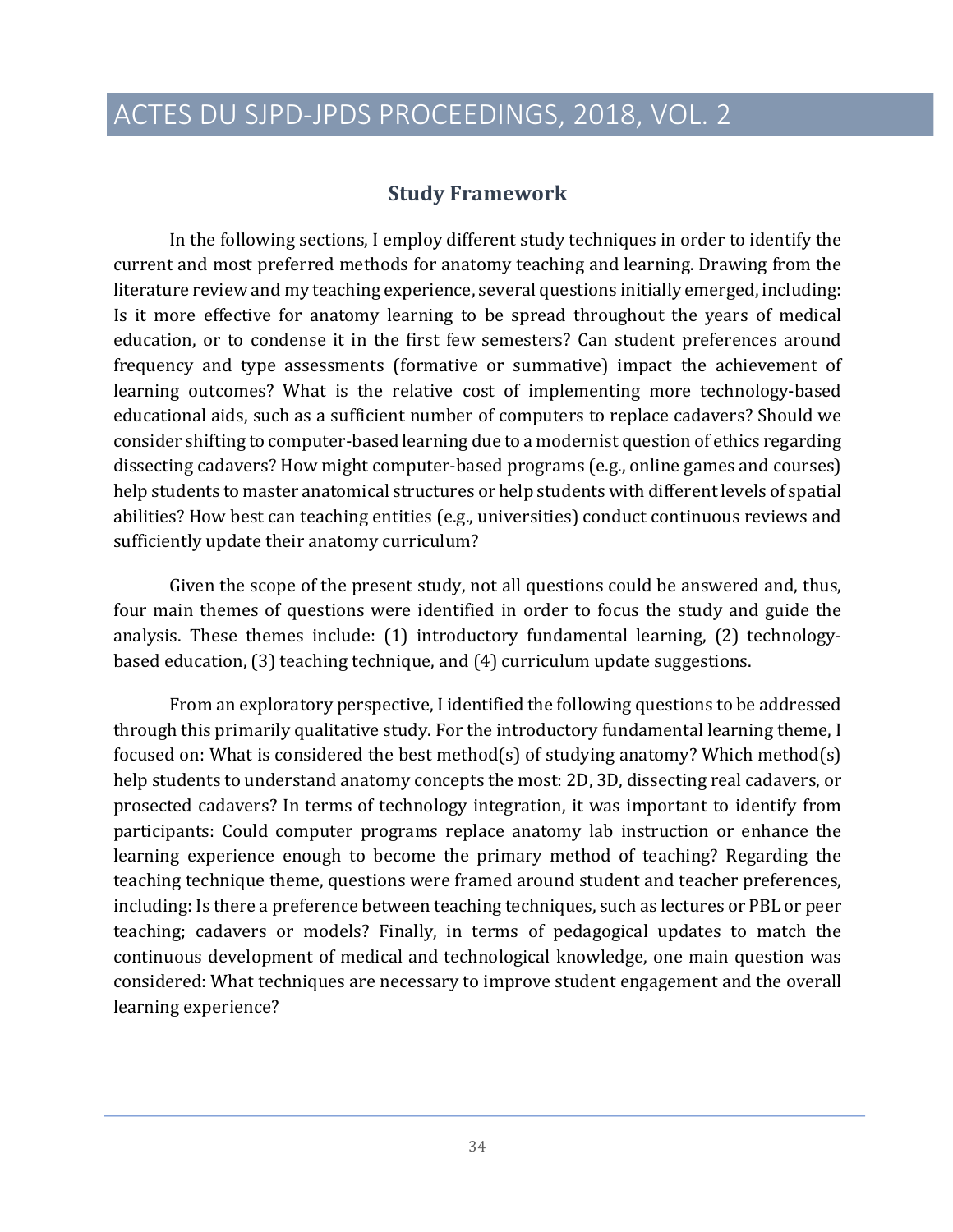### **Methodology**

#### **Study Design**

After exploring the different aspects of anatomy learning and the key challenges facing modern anatomy teaching, a mixed methods approach, was used to address the research questions. A rating-scale survey was conducted online to examine participant experiences and preferences regarding different anatomy teaching and learning methods. Along with the survey, brief (10-20 minute) interviews were conducted with current and recently graduated medical students. The findings from the interviews (a qualitative instrument) provided deeper understanding of the survey's (a quantitative instrument) findings  $(0')$ Leary, 2017).

#### **Participants**

Four individuals with different backgrounds and experiences in anatomy learning were chosen to participate in the current study, and each took part in both the survey and interviews. The sample included participants that are currently studying anatomy or have just finished their medical studies, as well as educators that teach anatomy using various tools. The purpose of selecting students and recent graduates as participants was to examine the challenges they have faced in their studies to grasp the knowledge and skills required for their career in the medical field. The purpose of asking teaching staff was to gain an understanding of the other party involved in anatomy education. The participants involved were all from the Faculty of Medicine at the University of Ottawa and included: a graduatestudent who is currently learning anatomy in his first year at the Faculty of Medicine and who had taken undergraduate anatomy courses; a resident who had finished her anatomy courses; and two medical educators. Although the teaching staff had both studied anatomy using traditional techniques (e.g., lectures, atlases and cadaveric dissection), they currently work with more modern techniques, such as 3D technology, virtual reality simulations and other technological advancements.

#### **Procedure**

**Online Survey.** Twenty-nine survey questions were constructed and classified into the four sections aligning with the themes discussed earlier. The first section focused on participants' preferred means to learn anatomy (e.g., whether 2D, 3D, dissecting real cadavers or prosected ones), as well as their preferred study method(s) to understand anatomy concepts most effectively. The second section assessed technology integration and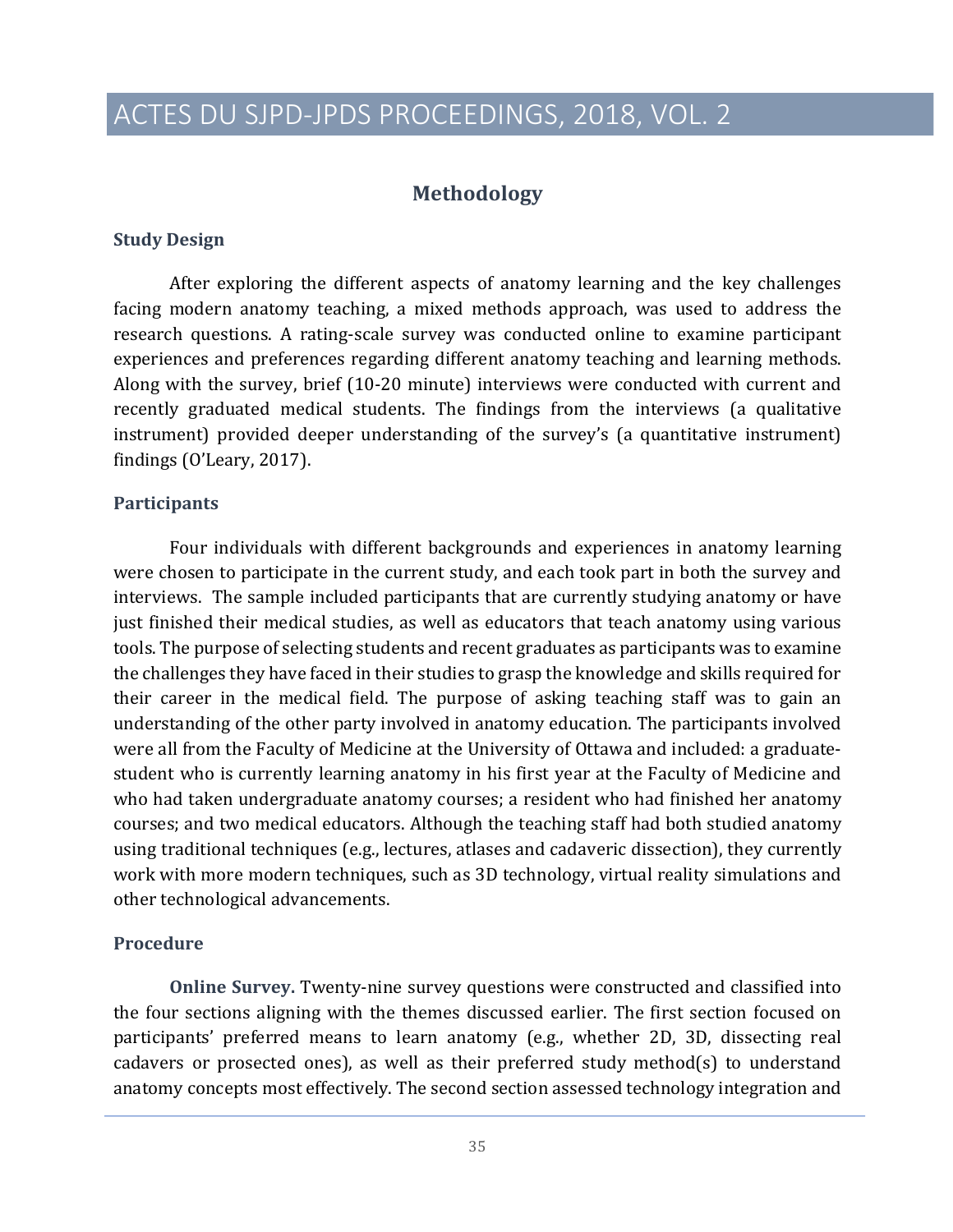whether computer programs could replace anatomy lab instruction. The third section of the survey focused on attitudes towards new teaching techniques, such as PBL, games, online courses and models, and participants' preferences in comparison to lectures and cadavers. The last section of the questionnaire focused on participants' suggestions to update the curriculum to match continuous developments in medical and technological knowledge. Participants were asked to choose the techniques necessary to improve student engagement and learning experience.

Quantitative survey items were rated on a 5-point Likert scale  $(1 -$  "*Strongly Disagree*" and 5 = "*Strongly Agree*") and were obtained from relevant literature, such as "I found the smell of the cadaver impaired my learning of anatomy." (Peterson & Mlynarczyk, 2016; Patel & Moxham, 2006). Other items, developed by me, were phrased in the form of short-answer questions, such as "Do you benefit when you teach? Does it help you understand and recall back the information better?", and "Yes" or "No" questions, such as "Do you enjoy working with computers?".

**Phone Interviews.** Following the online survey, I conducted ten- to twenty-minute phone interviews with each participant who completed the online survey in order to further explore their preferred anatomy learning methods. The interviews also delved further into the aspect of traditional teaching techniques versus technological alternatives. The interviews included such questions as: "Should we always look to modernize anatomy teaching techniques or are there fundamental methods, such as dissection, that are crucial to its understanding?" and "Would there be a day where professors' expertise is replaced by virtual reality program?".

#### **Data Analysis**

The data was analyzed primarily by looking for recurring themes in the interviews, based on the four thematic areas identified earlier: introductory fundamental learning, technology-based education, teaching techniques, and curricular update suggestions. The analytic process also included looking for similarities and differences in the responses between the interview and survey data and triangulating this information with previous research findings and my own teaching experience.

### **Results and Discussion**

The interviews and online surveys conducted in the current research were enlightening as the findings provided new insights around anatomy teaching and learning from both medical students and educators. Through analyzing the data and making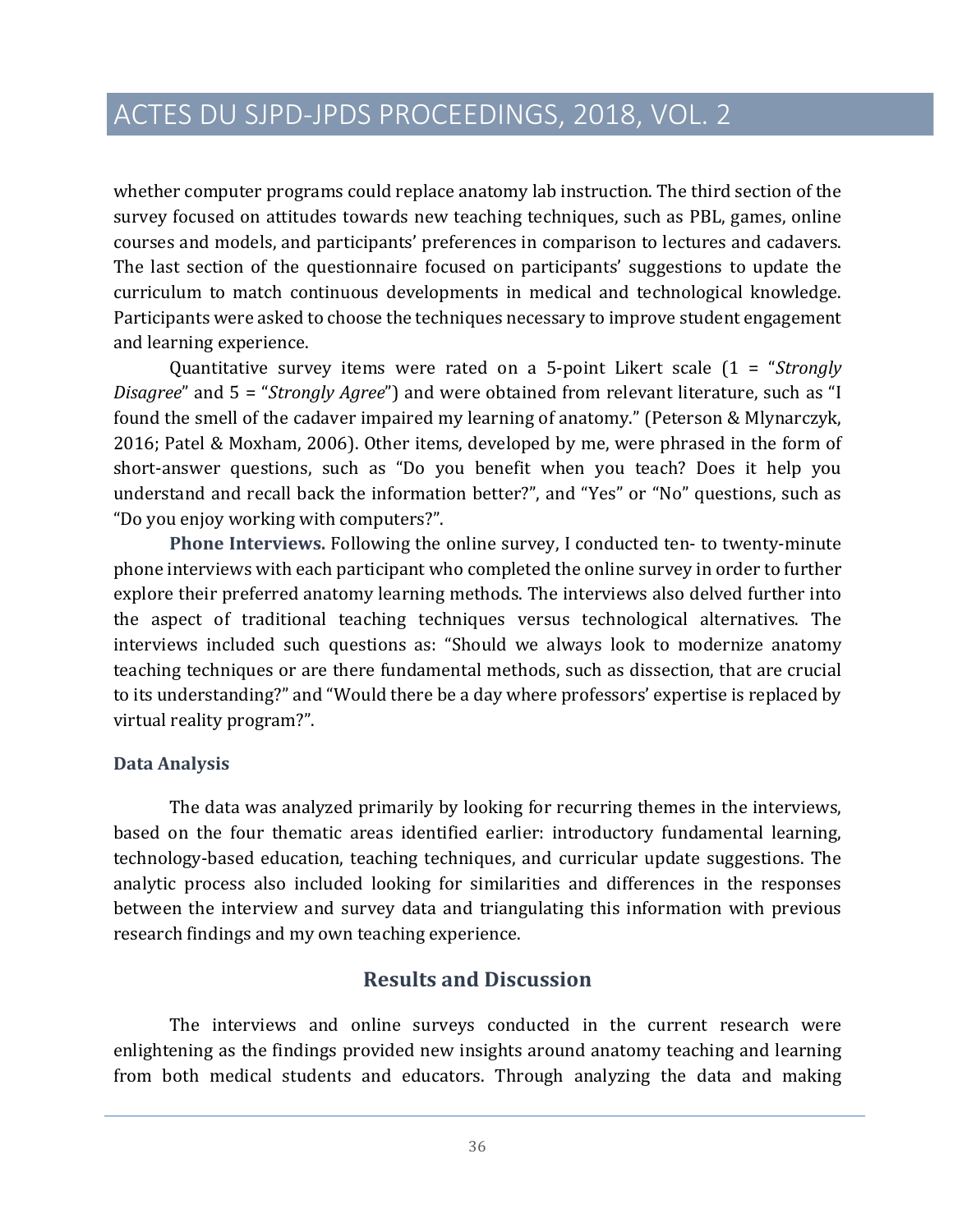connections with previous research findings and my own teaching experience, answers to the present study's research questions were found.

#### **Introductory Fundamental Learning Theme**

Regarding the introductory fundamental learning theme, three out of four participants felt that they had benefited from their anatomy courses and still retain some of the material they were taught. The graduate student mentioned remembering vague details from introductory anatomy courses which helped him in understanding material later on in medical school. These findings connect with those of Bhangu and colleagues (2010) who raised awareness on students' lack of knowledge in anatomy due to suggested decreases in anatomy teaching hours. Indeed, there was increased student enrollment in anatomy courses with the objective of increasing their confidence in surgeries, indicating the potential importance of prolonged anatomy learning to enhance future medical study and practice.

All participants in the present study agreed that their preferred method of studying and understanding anatomy was through dissecting cadavers. There are many welldocumented benefits for using cadaveric dissection as a teaching and learning tool compared to other techniques. For instance, cadaveric dissection provides 3D views of the internal interrelationships of the human body (Carlyle, 2005). From my point of view, providing students with more opportunities for this kinesthetic type of learning provides crucial skills and tools that are directly applicable to future clinical practice. In addition, the psychomotor learning that occurs in physical dissection also helps in cognitive processing and development. Similarly, Peterson and Mlynarczyk (2016) highlighted the importance of accurate visualization and understanding the orientation of structures within the body to develop the spatial aptitude. The ignorance of anatomy has led to increased surgical liabilities and malpractice (Johnson et al., 2012). Thus, focusing on anatomy as a fundamental core of medical practice is essential. In the absence of cadavers, 3D models were favoured. This finding is in line with Peterson and Mlynarczyk's (2016) recent study which found that 3D augmented models significantly improved students' success on assessments, yet students tended not to recognize the enhancement to learning provided by the 3D models, as they also ranked the traditional learning tools superior to the augmented one.

### **Technology-based Education Theme**

When addressing the technology-based education theme, all participants considered computer-based activities an effective medium to learn anatomy and complete assessments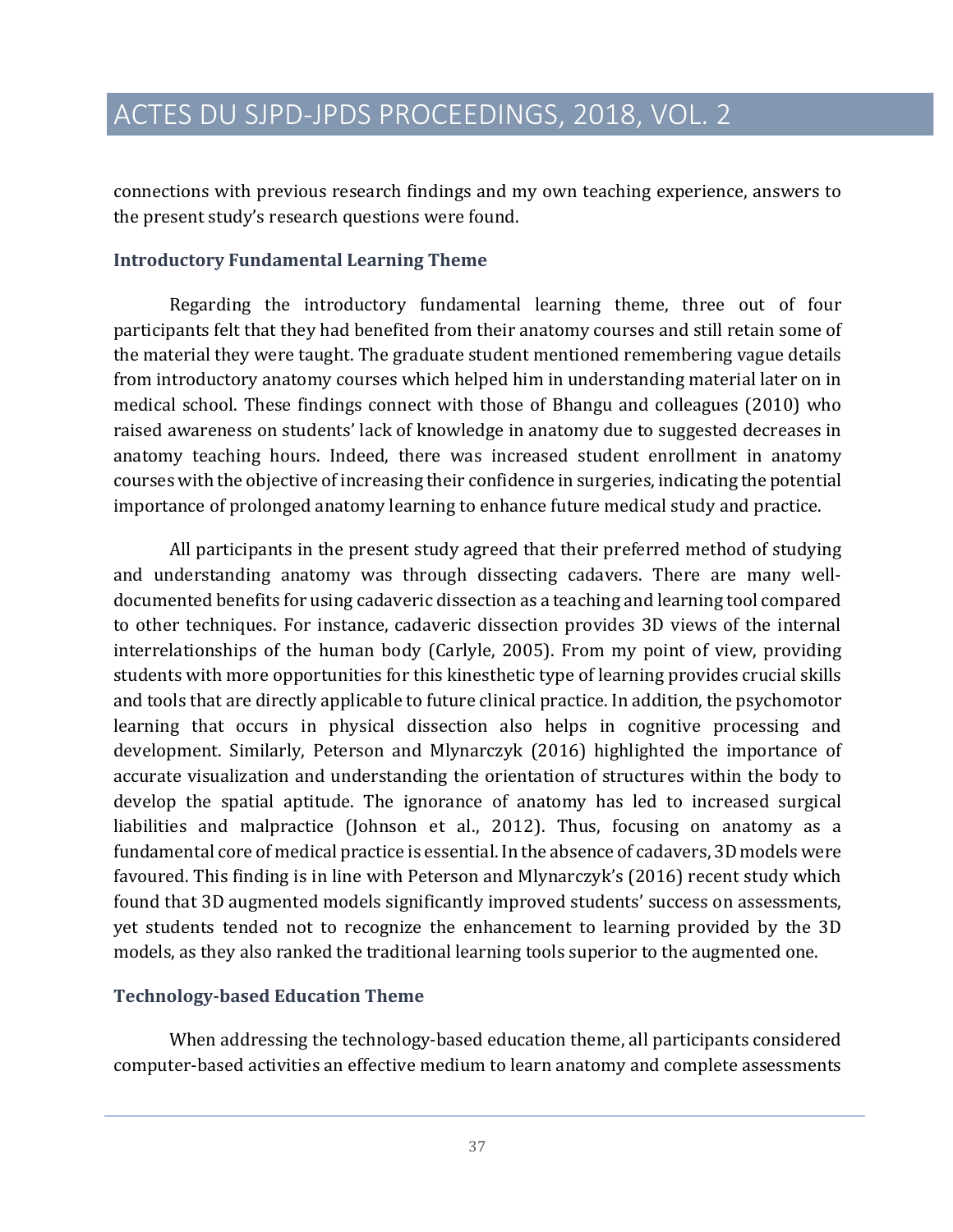such as quizzes. While this unanimous response is promising for technological educational enhancement, it may also be related to the fact that all participants also expressed their enjoyment of using computers and computer-based activities to assist in their learning. Although both educators and the graduate student agreed that online games would help in mastering anatomical structures of the human body, the resident could not comment as she had never used them. Even though two out of the four participants were not taught using online games and technology, they have now been exposed to this technology through their working experience and reported the value it brings to their teaching practice. These findings support Nilsen's (2015) conclusion that games have the capacity to uniquely engage students and to complement the traditional anatomy teaching techniques. For example, games offer students the ability to practice any time and as many times as they wanted (Nilsen, 2015).

In terms of preferences regarding cadavers versus technological alternatives, all participants agreed that cadavers were an effective medium for learning anatomy. They argued that it enabled them to touch the structures and to work in groups. Moreover, the notion that the cadaver is a difficult tool to learn from compared to computer-based options was rejected. Only the resident indicated that the smell of the cadaver impaired her learning ability. These responses are generally in line with the survey performed by Carlyle (2005), which explored three different learning methods (computer learning, combined computer/cadaver learning, and cadaver learning) where student respondents preferred the cadaver, although there was no significant difference in the students' learning outcomes between the three techniques. However, in another study by Peterson and Mlynarczyk  $(2016)$ , it was found that adding digital technology teaching tools significantly improved students' understanding compared to cadaveric dissection. Although students' performance in their laboratory exams also improved, the same study still emphasized that digital tools were supplementary to traditional learning and not a replacement. As such, while there is still room for future investigation into sensory issues associated with cadaveric dissection, the present study's findings indicate that the use of cadavers remains a relevant and effective learning method, which are only enhanced by the use of technological supports.

#### **Teaching Techniques Theme**

In terms of teaching techniques, rote memorization of lectures alone was rejected as an approach to study anatomy by all study participants. Rather, memorization through understanding concepts was endorsed by all participants to retain information longer. This finding supports Terrell's (2006) assertion that such behavioural learning strategies are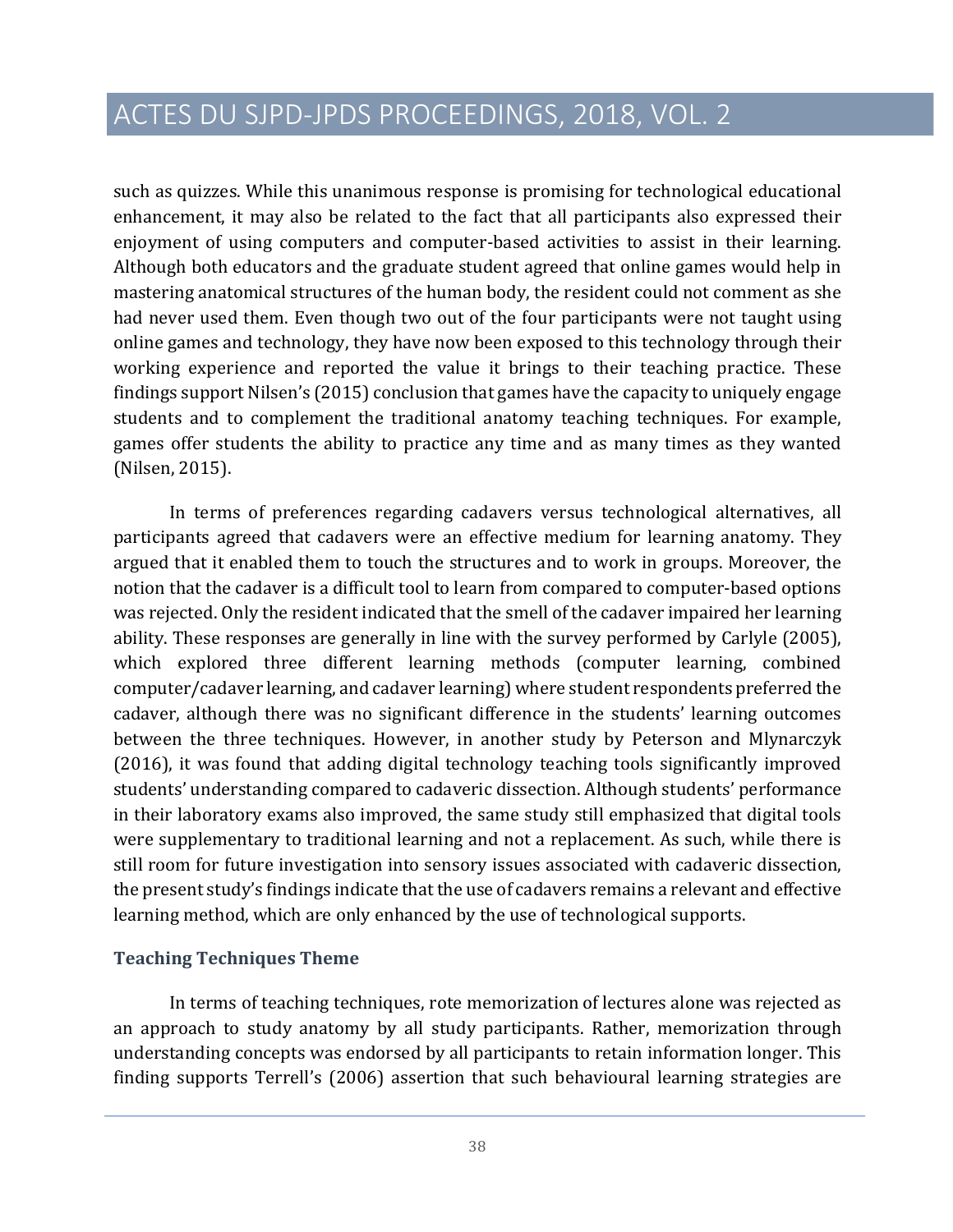superficial and should instead consist of a memorization process in which the learner acquires facts, skills and concepts with the help of the instructor. Further, to improve student engagement and overall learning experience, the graduate student suggested that teachers should spend more time on explanations using cadavers accompanied with 3D models to enhance understanding.

When lectures are compared with PBL teaching techniques, PBL was preferred by all participants as they felt that students are challenged to find the information for themselves. It is relevant to note that one of the educators emphasized the importance of combining both techniques, to create diverse learning experiences for the students. Although PBL has many benefits, such as, reinforcing students' individual knowledge by combining it with their group's knowledge, supporting inquiry learning within a problem cycle, and improving sharing documents and tools along with manipulating digital objects (Bridges et al., 2015), it does not cover all anatomy topics. As noted by one of the educator participants, lectures can still be turned to as an effective teaching technique to fill in this critical gap.

Through both interviews and surveys, participants expressed that teaching a concept to others (also known as peer teaching) greatly helped them retain new knowledge. Through my teaching experience, I always found peer teaching to be a very helpful pedagogic technique for better knowledge acquisition, comprehension and easier recall of information. At the beginning of my classes, I consistently encourage students to teach each other and share their knowledge. Through this practice, they benefit from their various experiences and I provide support by reinforcing the knowledge gained and clarifying the difficult concepts. In Thomas and colleagues' (2015) book *Curriculum Development for Medical Education:* A Six-Step approach, they illustrate that there are many advantages for peer teaching, which include the development of teaching skills in students as well as a safe environment for the new learners. In the same book, it was highlighted that there is also a need for creativity in medical education curriculum and in teaching methods. Despite the advantages of peer teaching, I find that a fixed teaching technique does not allow students to develop the best cognitive skills when analyzing all the different scenarios possible. Thanks to recent technological advancements, altered principles of education and the development of a new clinically-oriented medical curriculum, multiple pedagogical methods using a learner-centered approach are desired, which may include lectures, discussions, and teambased activities. I personally lead team-based activities, as well as lectures, and find that students benefit differently from each exercise. This emphasizes the need for a variety of teaching techniques.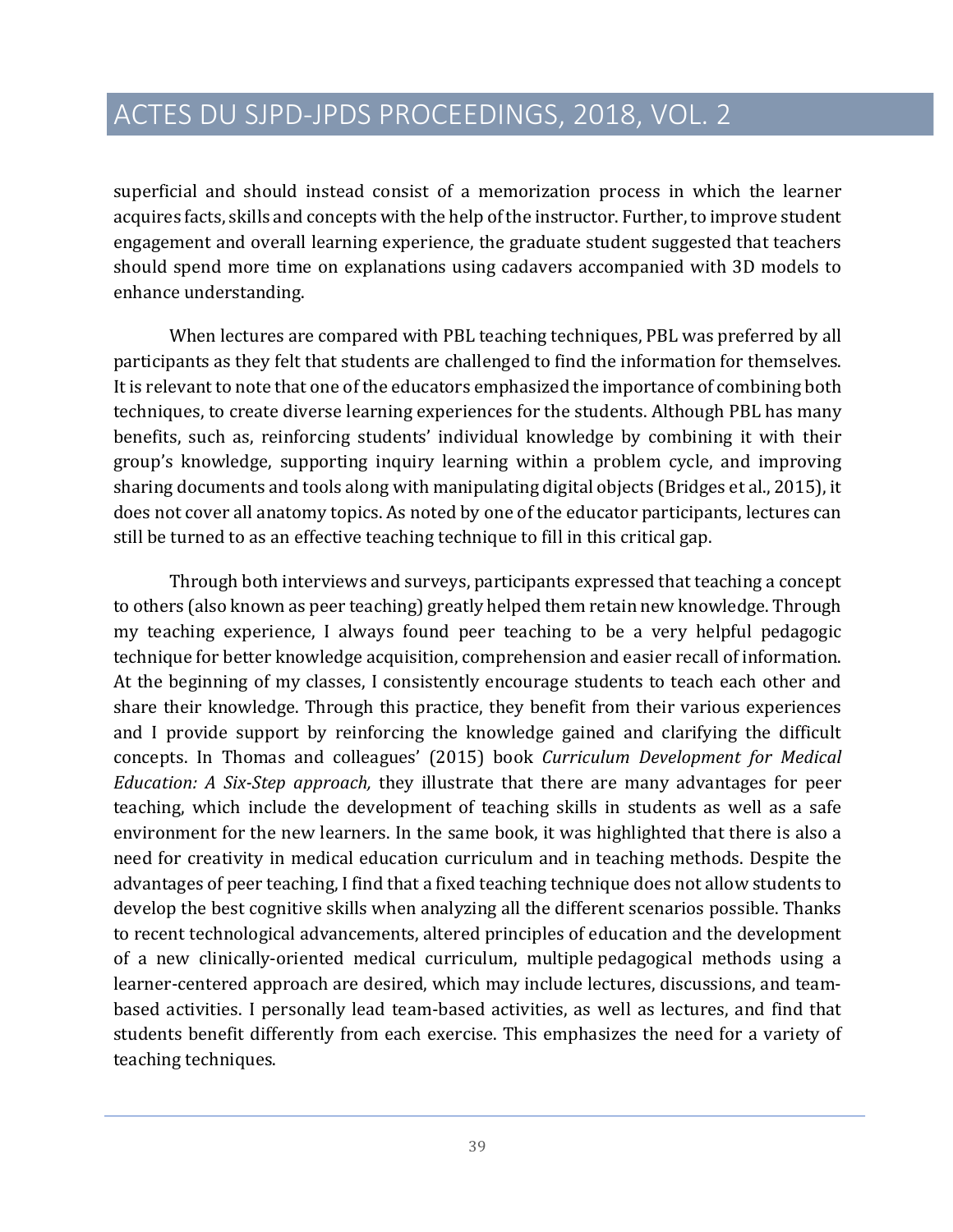#### **Curricular Update Suggestion Theme**

A major curricular update that both educators suggested was that anatomy should be taught throughout medical education, rather than the current method which condenses the study of the whole body into three or four semesters. Another suggestion proposed by the resident and graduate student was to implement review courses on regular basis. These findings reflect those of the three-year cohort study conducted by Bhangu et al. (2010), where they found that the vast majority of students felt a lack of knowledge in anatomy.

In terms of preferences regarding different kinds of learning assessment, a combination of summative type assessments and frequent quizzes were favored by all but one of the participants, as they tend to motivate students to study continuously and always be well prepared. While one participant mentioned that frequent quizzes can sometimes become stressful, all participants still recommended that students should be quizzed more frequently than at the current rate. Thus, implementing continuous review and assessment practices for explicitly formative purposes may be most appropriate. Further, all participants recommended increasing assessment questions that link clinical cases to anatomical structure identification. These insights, combined with those of Bhangu and colleagues'  $(2010)$ , indicate that curricular updates may be most effective if they extend the anatomy curriculum across the medical degree program and integrate a focus on the practical application of anatomical knowledge to clinical problem solving.

Finally, the resident recommended increasing the use of PBL, computer programs and group quizzes to encourage a better grasp of the concepts. Similarly, one of the educators advised that using different software programs could enhance the visual and mental abilities of the students. Through these programs, the students can imagine the position of different structures and see their relations within the body. Thus, they would have a better understanding of the human body overall. The other educator emphasized that students should be aware of the importance of studying anatomy as a basic science as it would add to their clinical skills in the long run. These insights point to the importance of building medical curricula with specific teaching techniques and technological tools in mind, rather than leaving it up to individual educators to determine whether or when to employ certain tools that have been shown to be effective for anatomy learning.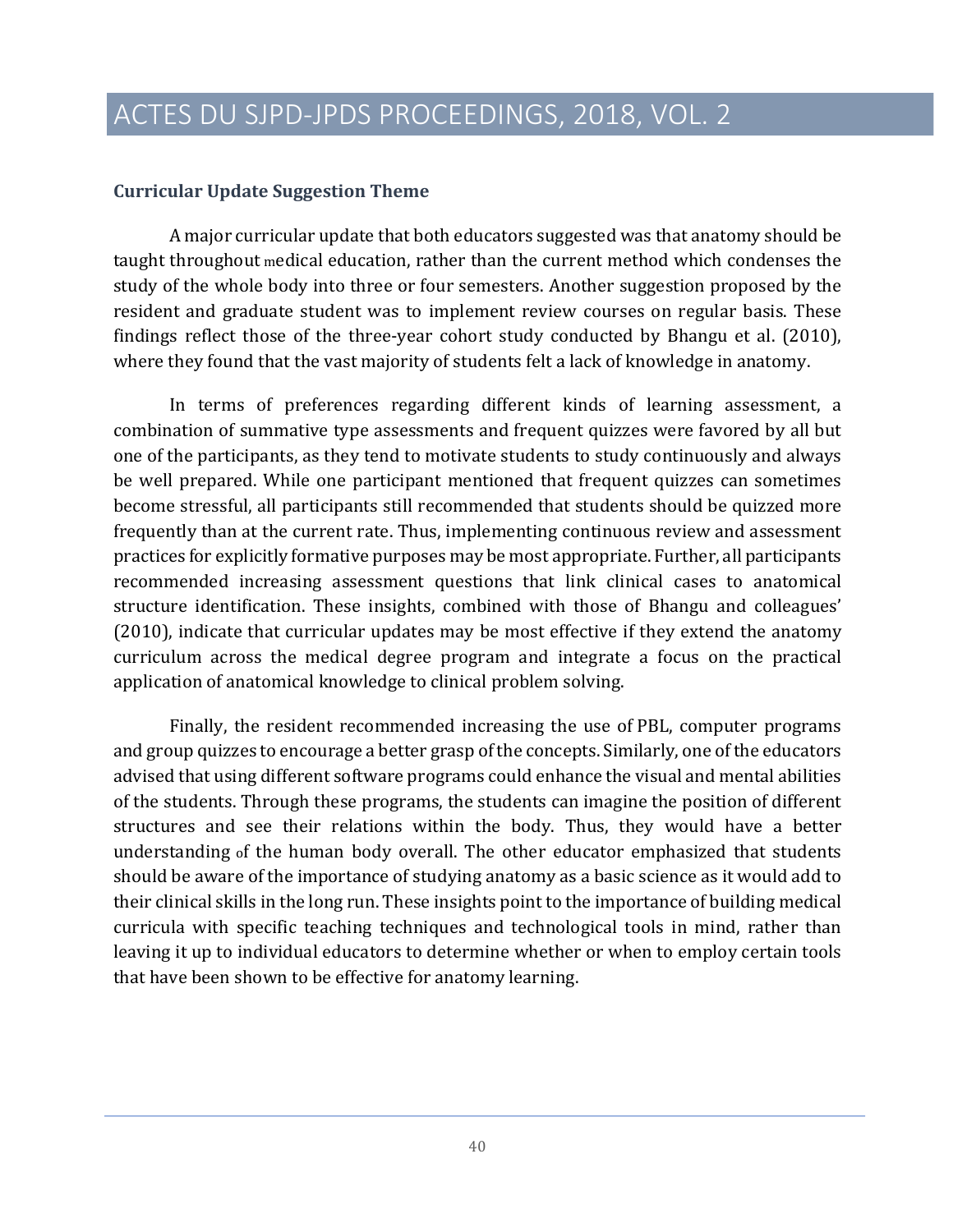#### **Limitations**

It is important to mention the potential limits to this study. Due to time constraints (as this study was part of a coursework project), it was only possible to select four participants for the survey and interview. First, this small sample size is a limitation because I could not make statistical inferences. Second, there was a limitation present in the methodology due to time constrains, which is that participants were hand-picked for the survey and phone interviews. Thus, the few participants did not allow for a fully representative sample. Despite the limitations of this sampling method, however, the study participants ranged from undergraduate and graduate students to academic teachers.

### **Conclusion**

This paper's purpose was to investigate the current problems in anatomy teaching and to explore available approaches to improve anatomy learning by critically comparing traditional and new pedagogical strategies. Anatomy education needs new methods to adapt to the continuous progression of medical knowledge and technological advancements. Multiple research papers were used to preface this study as each identified a problem related to anatomy teaching, as well as suggested solutions mostly supported by empirical evidence. In light of the available literature, I conducted a study using both qualitative (interview) and quantitative (survey) methods.

Through this study, it was identified that the preferred means of learning anatomy (suggested by both students and educators), was through cadaveric dissections, despite all of the emergent computer-based games and 3D models available. These findings are in accordance with my previous teaching experience, where cadavers were the medium of preference for me as well as my students. Technology-based alternatives were effective tools to help enhance the learning experience but could not replace the core benefits of cadaveric dissection. A secondary finding was that problem-based learning (PBL) was greatly appreciated by students as it challenged them to find the answer for themselves and helped them retain knowledge more effectively. The PBL group setup also provided additional skills, such as teamwork, problem solving, self-directed learning and communication skills. However, PBL still does not cover all anatomy topics, which is where lectures are still considered an important information-based tool to fill in this gap.

Overall, a diversity of teaching techniques and technological methods are necessary to provide better anatomy learning experiences and outcomes for students. While this study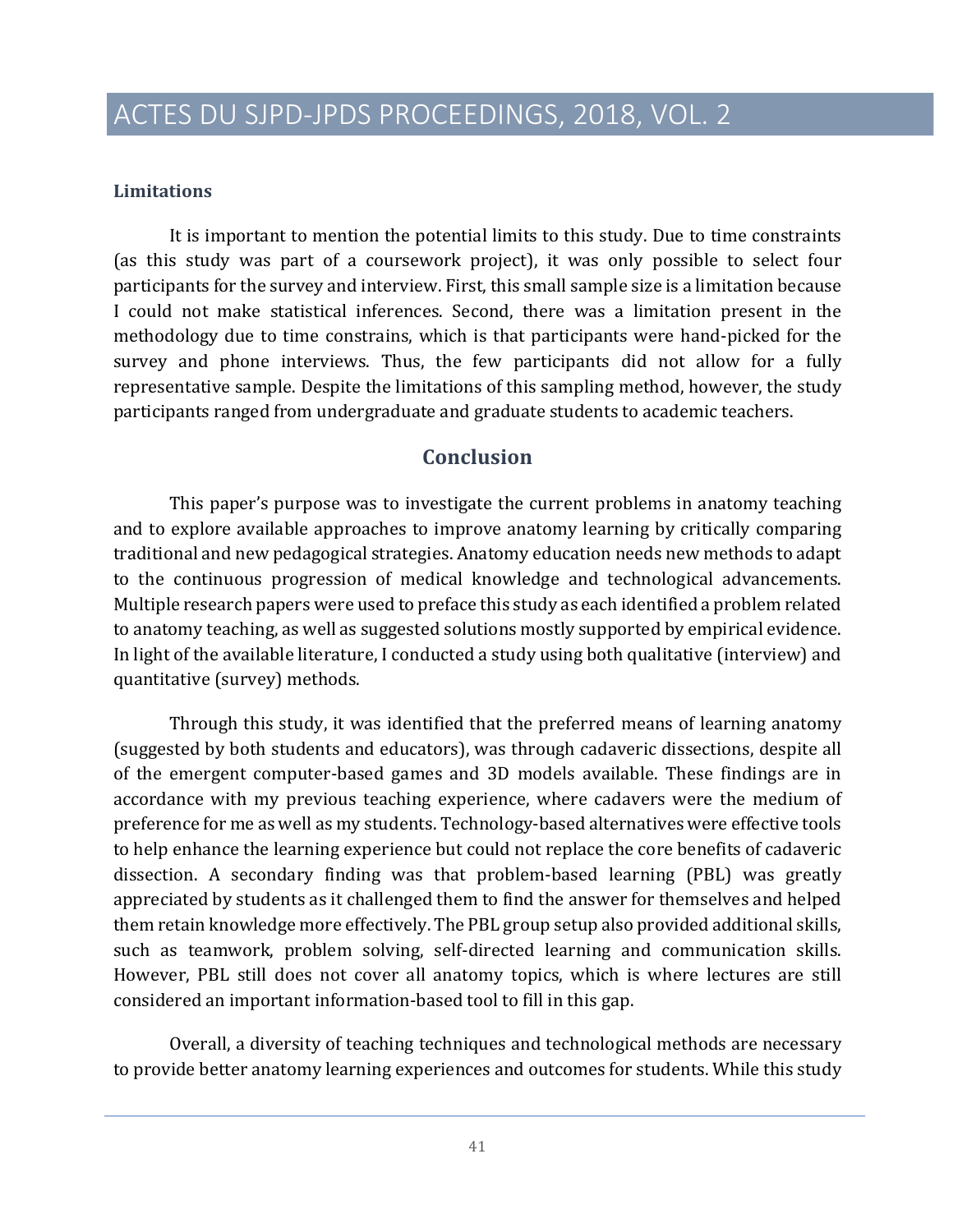emphasizes how crucial the old techniques are to maintain, it also demonstrated how essential it is to use them in combination with new techniques for the ideal anatomical learning experience. Learning entities (e.g., medical education institutions) should therefore continue investigating the integration of the suggested methodologies in this paper, as well as new ones that will further contribute to making education an enjoyable, interactive and effective experience.

With a view to identifying more progressive ways of thinking and teaching that better represent the type of educator I aspire to be, the present study focused on the search for more effective teaching techniques and new motivational ideas. Critically, the overall findings revealed that we do need to find new advanced study methods (e.g., 3D programs, games and virtual reality to stimulate the intellect of students), yet we must use their capabilities thoughtfully and in *addition to* our tried-and-true traditional methods (e.g., cadaveric dissection and lectures). In this way, the present study also highlighted that we should try to focus on quality in our teaching rather than quantity, in order to enrich students' knowledge and promote a high-level of competency. This progressive way of thinking might reinvigorate students and engage them in active learning, which would help them succeed in their education and future clinical practice.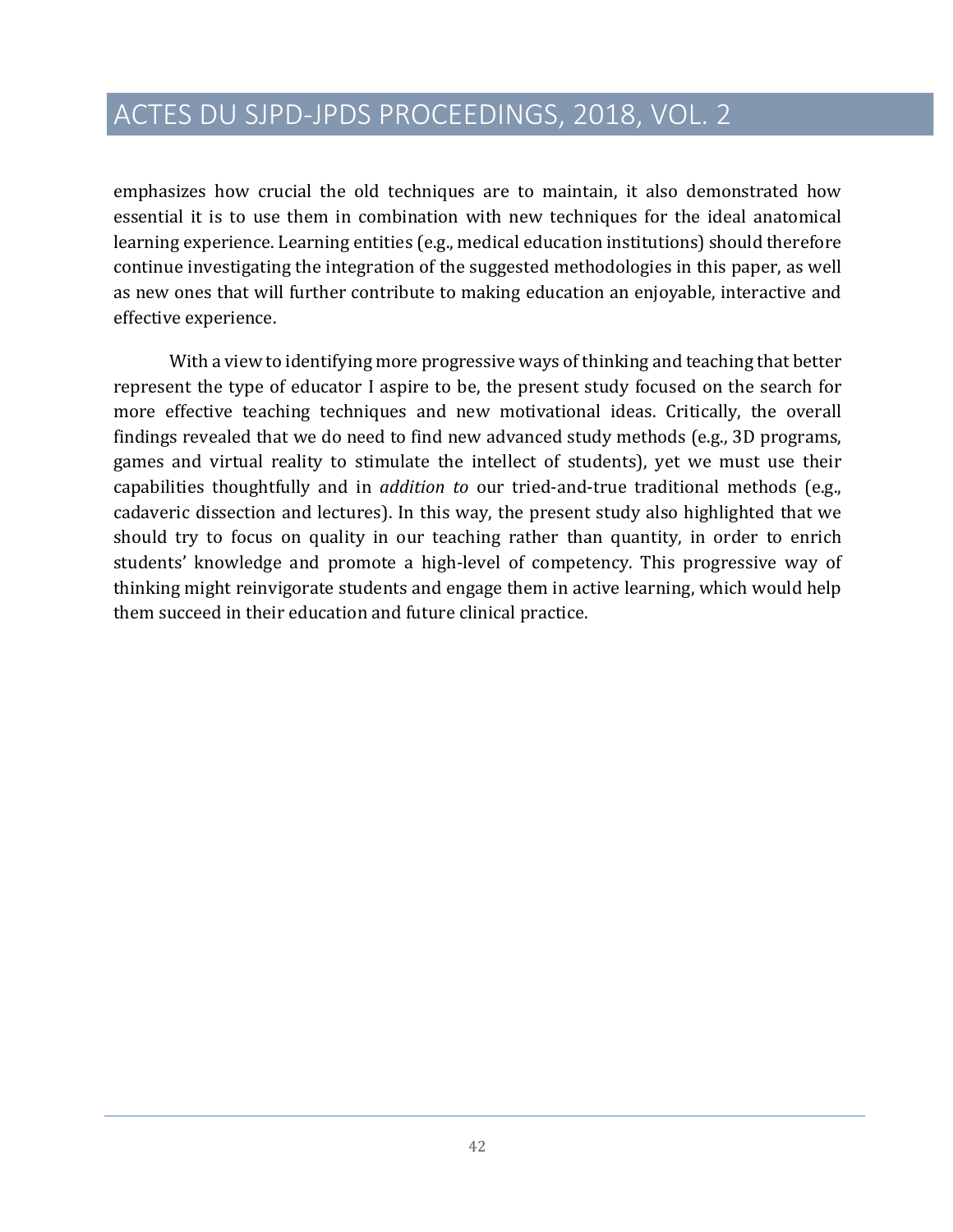### **References**

- Bhangu, A., Boutefnouchet, T., Yong, X., Abrahams, P., & Joplin, R. (2010). A three-year prospective longitudinal cohort study of medical students' attitudes toward anatomy teaching and their career aspirations. *Anatomical Sciences Education*, 3(4), 184-190.
- Bridges, S., Green, J., Botelho, M., & Tsang, P. C. S. (2015). Blended learning and PBL: An interactional ethnographic approach to understanding knowledge construction in situ. In A. Walker, H. Leary, C. Hmelo-Silver, & P. Ertmer, (Eds.), *Essential readings in problem-based learning: Exploring and extending the legacy of Howard S. Barrows,* (pp. 107-130). West Lafayette, IN: Purdue University Press.
- Carlyle, K. J. (2005). A comparison of cadaver, computer and cadaver/computer laboratory *classes in teaching anatomy to undergraduate university students.*  (Master dissertation). Retrieved from Library and Archives Canada (ISBN: 0-494-03746-6)
- Hoffman, H., Murray, M., Curlee, R., & Fritchle, A. (2001). Anatomic visualizeR: Teaching and learning anatomy with virtual reality. *In* M. Akay and A. Marsh (Eds.), *Information technologies in Medicine: Medical simulation and education*, Volume I (pp. 205-218) New York, NY: John Wiley and Sons, Inc.
- Johnson, E. O., Charchanti, A. V., & Troupis, T. G. (2012). Modernization of an anatomy class: From conceptualization to implementation. A case for integrated multimodalmultidisciplinary teaching. *Anatomical Sciences Education*, *5*(6), 354-366.
- Kaufman, D. M., & Mann, K. V. (2010). Teaching and learning in medical education: How theory can inform practice. In T. Swanwick (Ed.), *Understanding Medical Education: Evidence, Theory and Practice (pp. 16-36).* Dundee: Association for the Study of Medical Education.
- Nilsen, T. T. (2015). Ontology-driven education: Teaching anatomy with intelligent 3D games on the Web (Doctoral dissertation), Retrieved from https://digital.lib.washington.edu/researchworks/bitstream/handle/1773/33983/ Nilsen washington 0250E 14638.pdf?sequence=1&isAllowed=y
- O'leary, Z. (2017). *The essential guide to doing your research project* (3<sup>rd</sup> ed.). London, UK: Sage Publications Ltd.